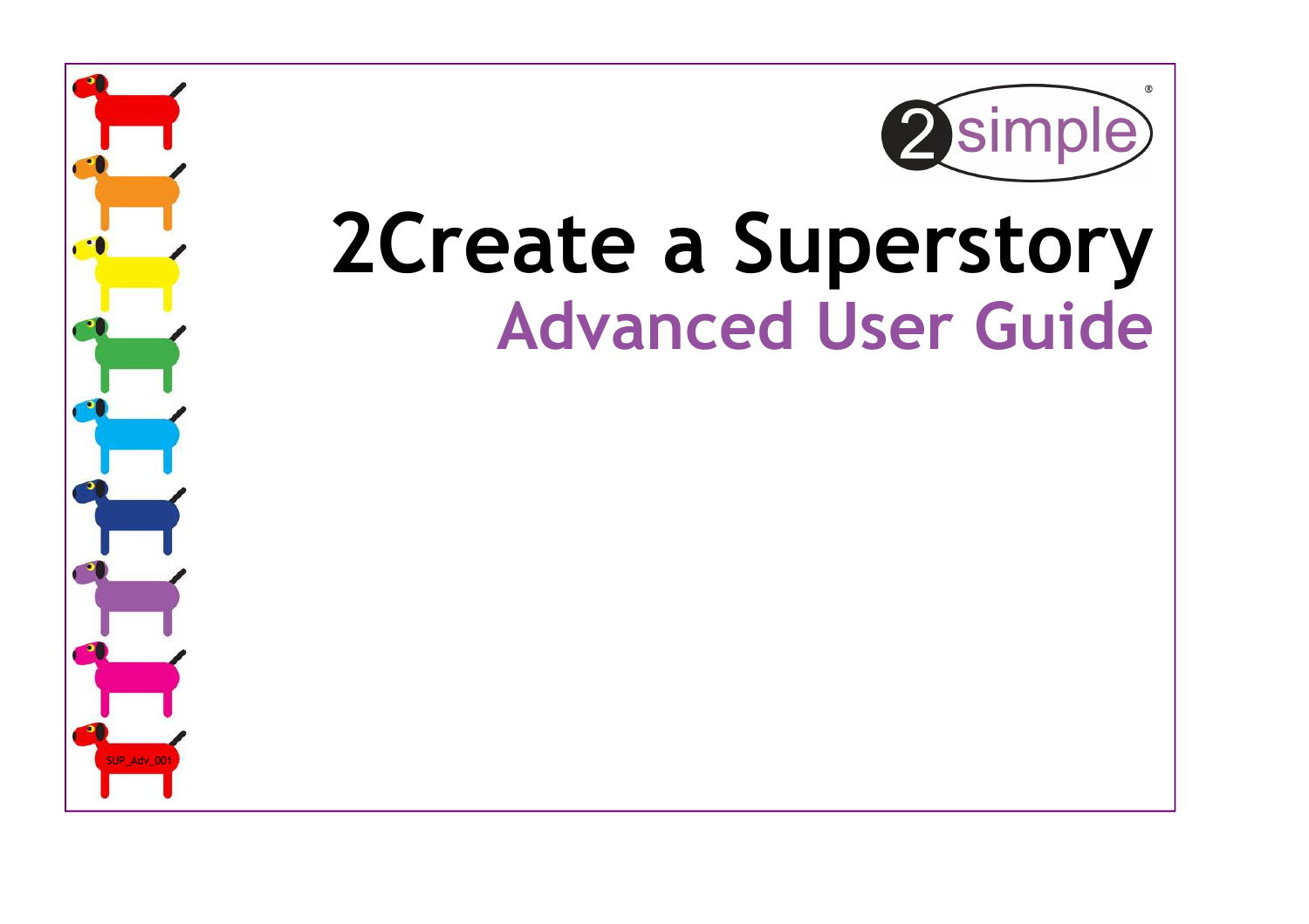### **Contents**

| Items you can access in different code blocks 8 |  |
|-------------------------------------------------|--|
|                                                 |  |
|                                                 |  |
|                                                 |  |
|                                                 |  |
| Collision detection, adding your own objects 13 |  |

2

SUP\_UG\_Adv\_001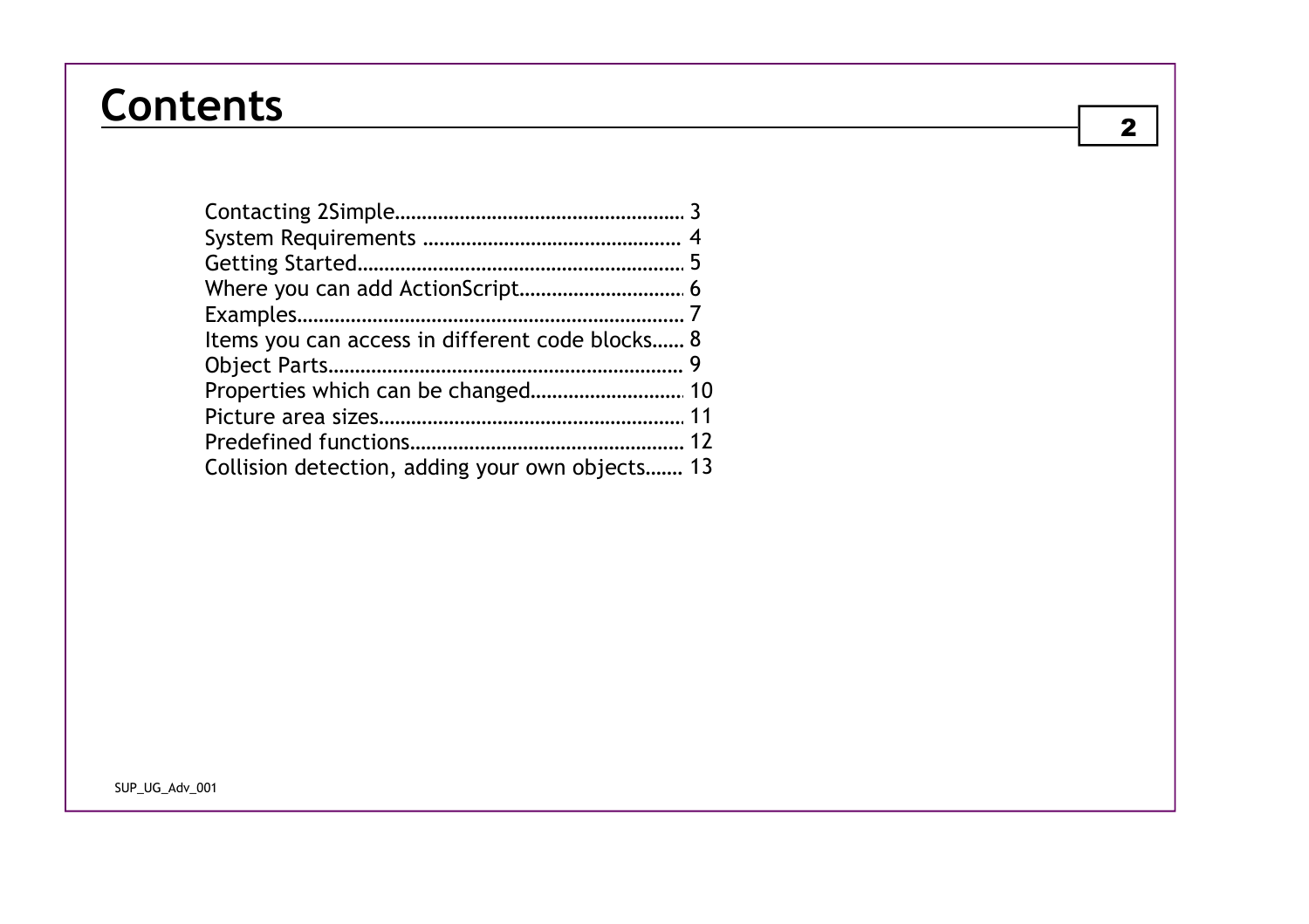### **Contacting 2Simple**

#### **General Enquiries**

Web: www.2simple.com Email: info@2simple.com Tel: (+44) (0)20 8203 1781 Fax: (+44) (0)20 8202 6370 Post: 2Simple Software, Enterprise House, 2 The Crest, Hendon, London, NW4 2HN

#### **Useful Links**

2CASS Home page www.2simple.com/super AR viewer www.2simple.com/ar2Simple Blog vww.2simple.com > 2Simple Blog

#### **External Sites**

2CASS archive www.2cassarchive.co.uk (2Simple does not maintain this website and is not responsible for its content)

### **Tech Support contact details**

Phone: (+44) (0)20 8203 1781 Email: support@2simple.comWeb: www.2simple.com > support www.2simple.com > support > Networks www.2simple.com > support > technical questions > 2Create a Superstory Faulty Media - should the CD-ROM develop a fault we will replace it free of charge. 3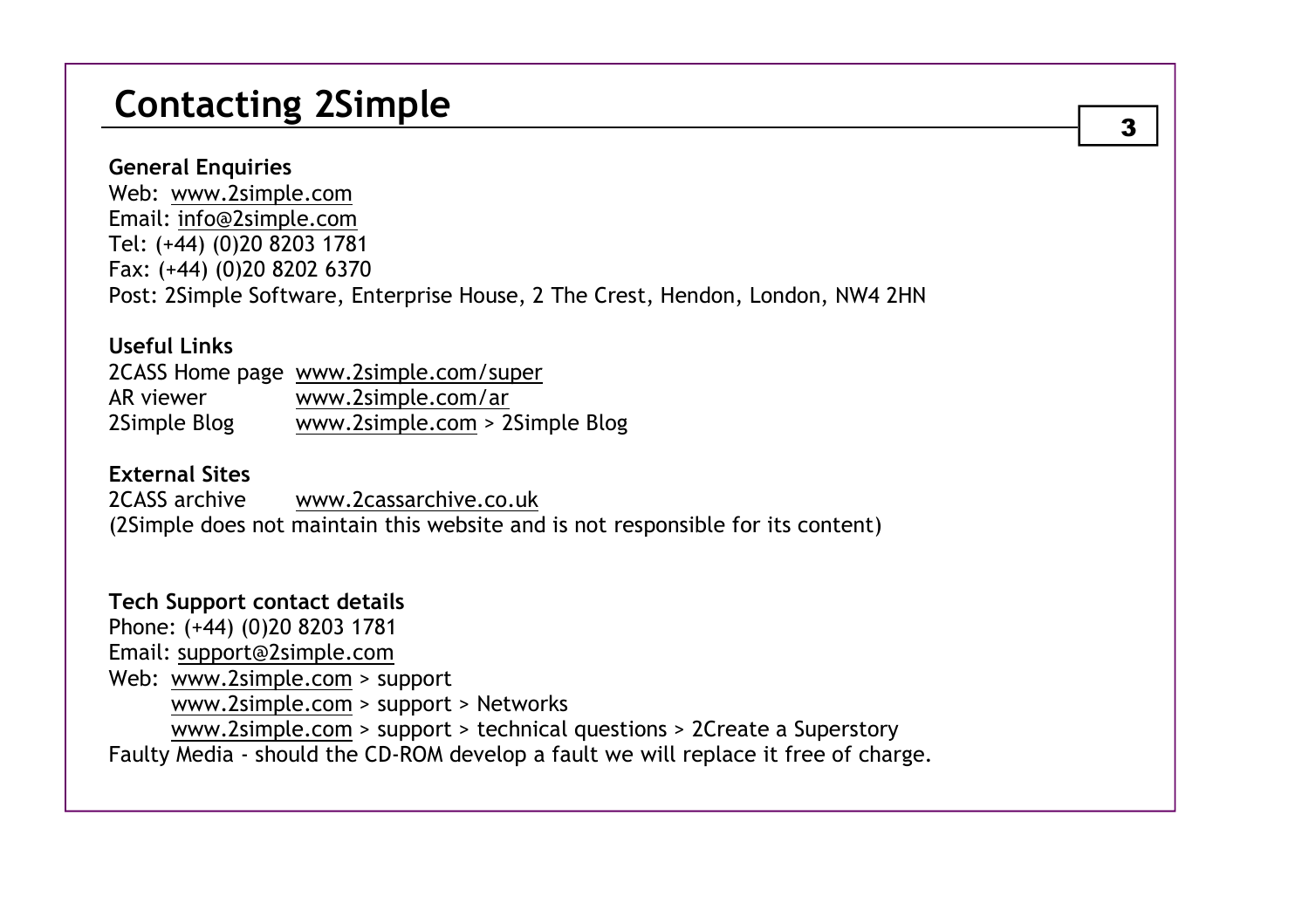### 4 **System Requirements**

Operating System: **Windows XP / Vista / Win7**Screen resolution: **1024 x 600 or above** 

CD-ROM Drive: Required for Installation Printer: Required for AR screen Soundcard & speakers: Required to view videos and sound elements within the program Microphone: For recording voice-overs and lip-syncing. Mouse, Keyboard: Required

#### **Adobe Flash Player required**

 Adobe Reader required to view the user guide Both of the above are available on CD-ROM but we recommend downloading and installing these from www.adobe.com as this will ensure you get the latest version.

 Adobe Flash Player is not included within the main MSI installation—it is included as a separate install on the CD.

Note: This program was tested briefly on Windows 2000 and no issues were found. However, since we did not conduct extensive testing on this OS, it is not listed as supported.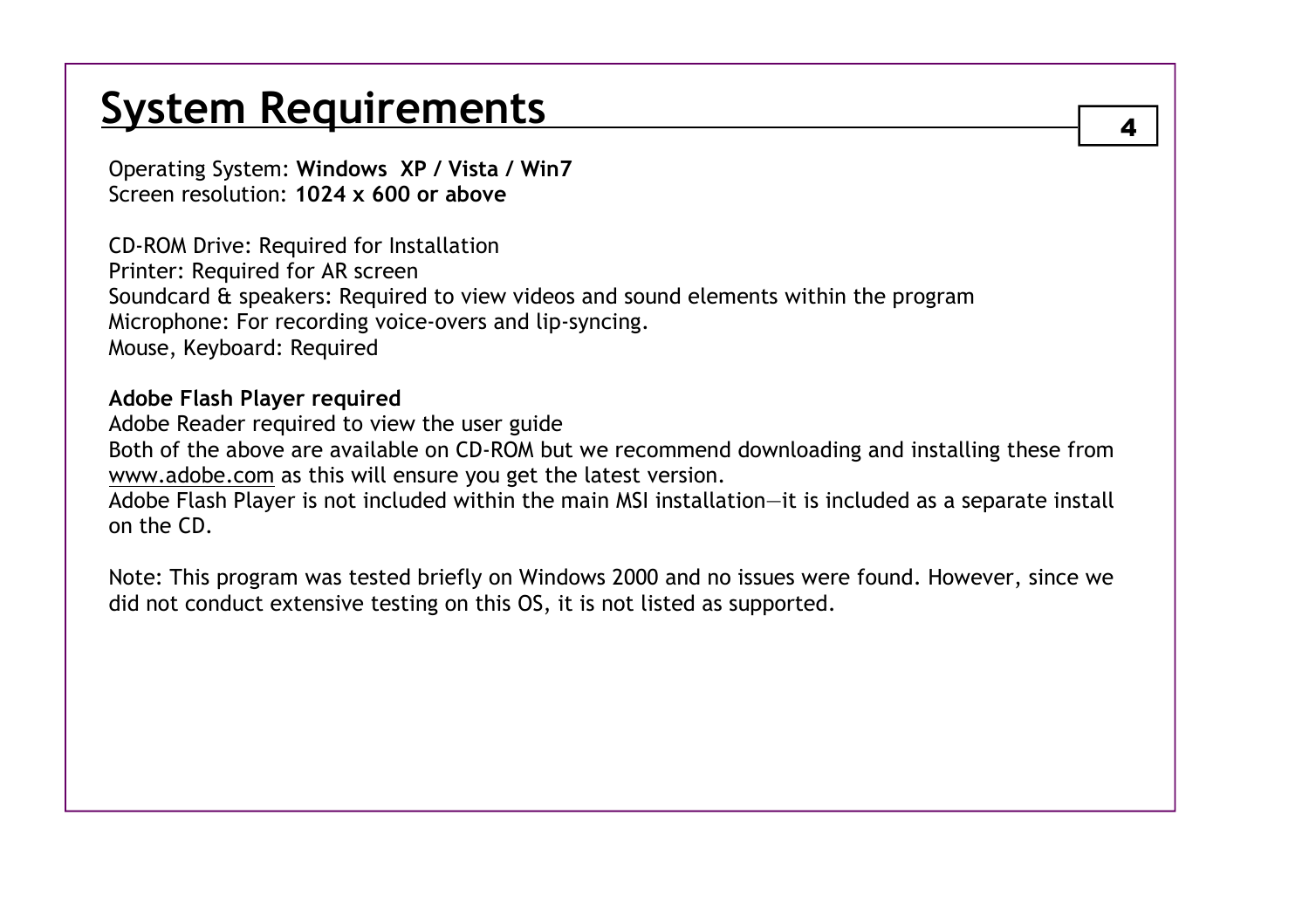### **Getting Started** 5

This document is the Advanced User Guide for 2Create a Superstory.

Before you read further, please make sure you have already familiarised yourself with the main User Guide for this program which contains detailed information about most aspects of using the program. The main user guide can be accessed here: www.2simple.com > support > downloads.

The advanced user guide, which is detailed here, contains information about how to add ActionScript to your stories. This is an exciting and powerful facility, but it can be potentially quite complex as well. **It is only intended for experienced users who are comfortable with the standard use of the program and want to take it a step further.**

Using ActionScript involves adding your own *program code*. Many ActionScript code rules and conventions are not included in this guide; this guide is meant to provide a stepping stone to help the pupil understand the basics of coding.

Within the advanced user guide itself there are varying levels of difficulty. You can use ActionScriptto code a simple horizontal movement for an object, or you can use it to code a swinging arm movement which uses a trigonometric function based on the amount of time elapsed.

Whatever level the code is used on, we hope it inspires creativity and stimulates your pupils!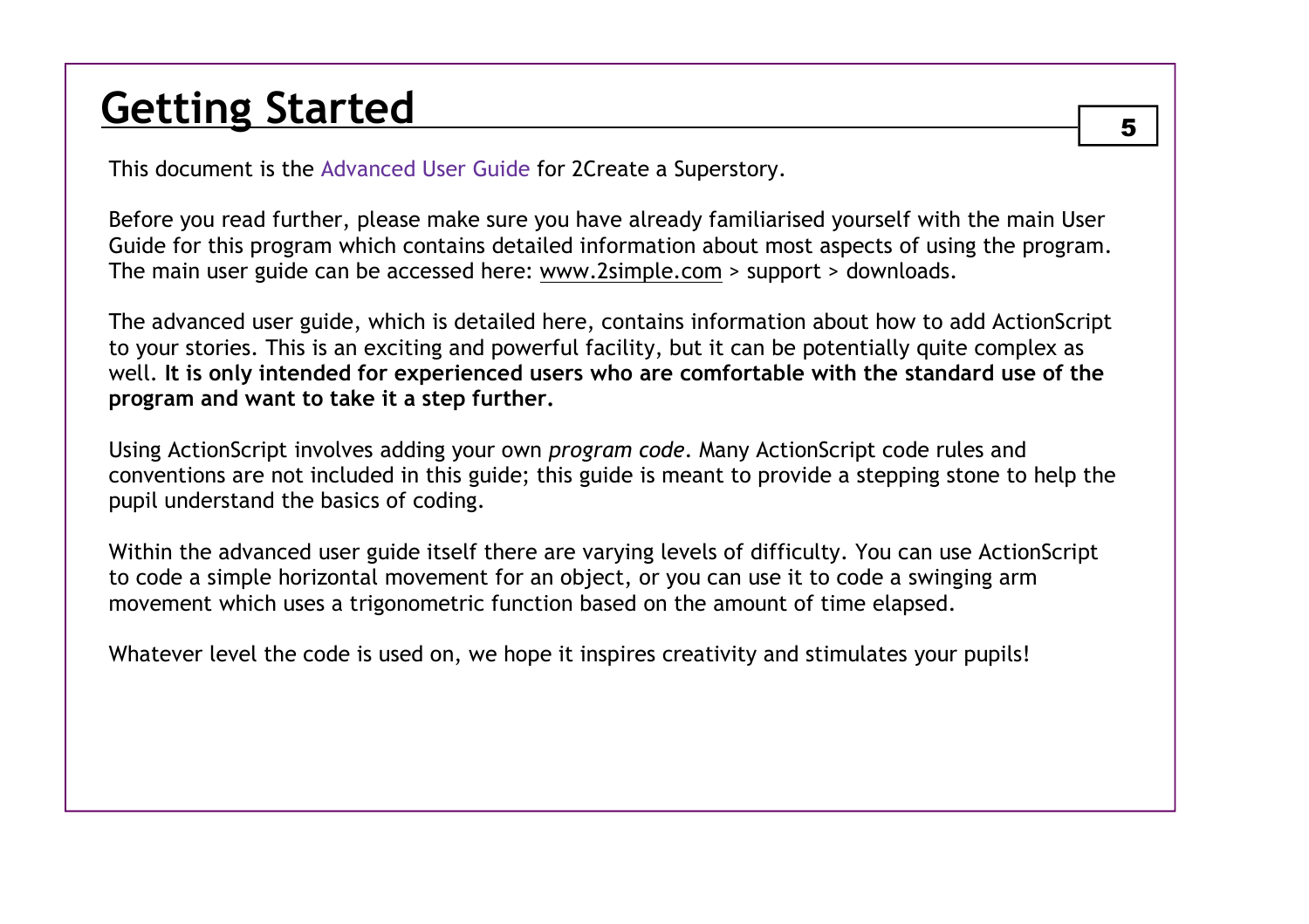Like 2Simple's 2Do It Yourself, you can use Adobe ActionScript 2 to control many aspects of the program.

### **What you can control using ActionScript**

 Each picture area in the story, and each object within each picture area, has its own defined name and can be accessed and controlled using ActionScript.

 Objects are any of the items in the right column on screen (dogs, cars, houses, etc). As you have seen previously, you can add your own animations to the picture and to objects by simply selecting an animation and dragging it to the timeline of the object or picture. With ActionScript, you have further flexibility in that you can create your own animations for objects or modify existing ones.

### **Places where you can add your own ActionScript**



 **1. Start:** You can add code that will execute once only, at the beginning of the story, by rightclicking the play button (the green triangle at the top of the page). Here, you can add your own predefined variables or methods which can be used later on in other code segments.



**2. Animations:** You can add code to the timelines of objects or pictures by dragging the "adv" action (near the bottom of the list) to the object or picture timeline. A code block in a timeline frame will execute repeatedly 30 times within 1 second when you press play.



**3. Click events**: You can add code to the click event of an object by dragging the "adv" action to the mouse icon, to the left of the timeline. When the object is clicked during play mode, the code block will execute 30 times and then stop.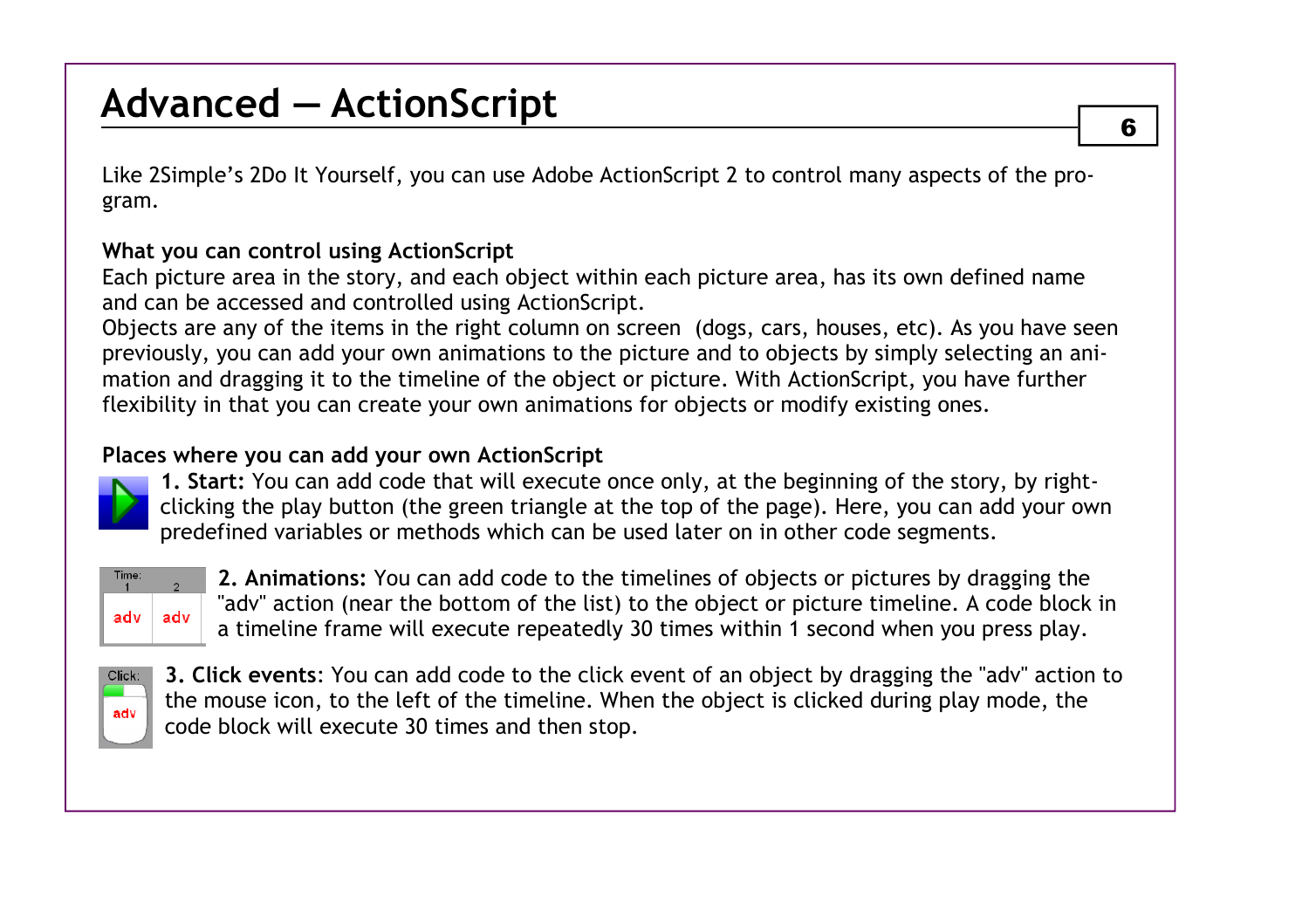#### **Examples to get started**

 1. Drag any object to the picture. In the Edit Object window, drag the "adv" action to frame 1 and type "**this.\_x++;**" (excluding quotes) in the code block and click ok. Press play - the object will start moving to the right. Short explanation: "this" refers to the current object. "x" refers to the object's horizontal position on screen. "++" tells the program to add 1 to the horizontal position each time this command is called, which will be 30 times per timeline frame. Always make sure to end each statement with a semi-colon.

2. Start a simple story and click on the Edit Picture Timeline button (the clock at the top of the screen). Drag the "adv" action to frame 1 and type "**pic.\_y++;**" (excluding quotes) in the code block and click ok. Press play - the entire picture will start moving down. Short explanation: "pic" refers to the current picture. "y" refers the the picture's vertical position on screen.

3. Make giraffe's neck grow longer - add the following code to a giraffe's timeline or click event. **this.p3.\_xscale++; this.p3.\_y--; this.p3.\_x-=.5; this.p4.\_y--; this.p4.\_x-=.5;**  Short explanation: p3 and p4 are the head and the neck of the giraffe. "xscale" is the extent to whichthe neck is stretched in the x direction, although this might not be horizontal if the object is rotated.

4. Add a "drag" activity object to screen and then any additional object as well. Add to the Picture Timeline: "**\_root.pic.ob2.\_x = \_root.pic.ob1.\_x;**" and then copy the Adv block to the rest of the timeline using shift+click. Press play: when you drag the activity object, the other object will partially imitate it by moving to the same x position.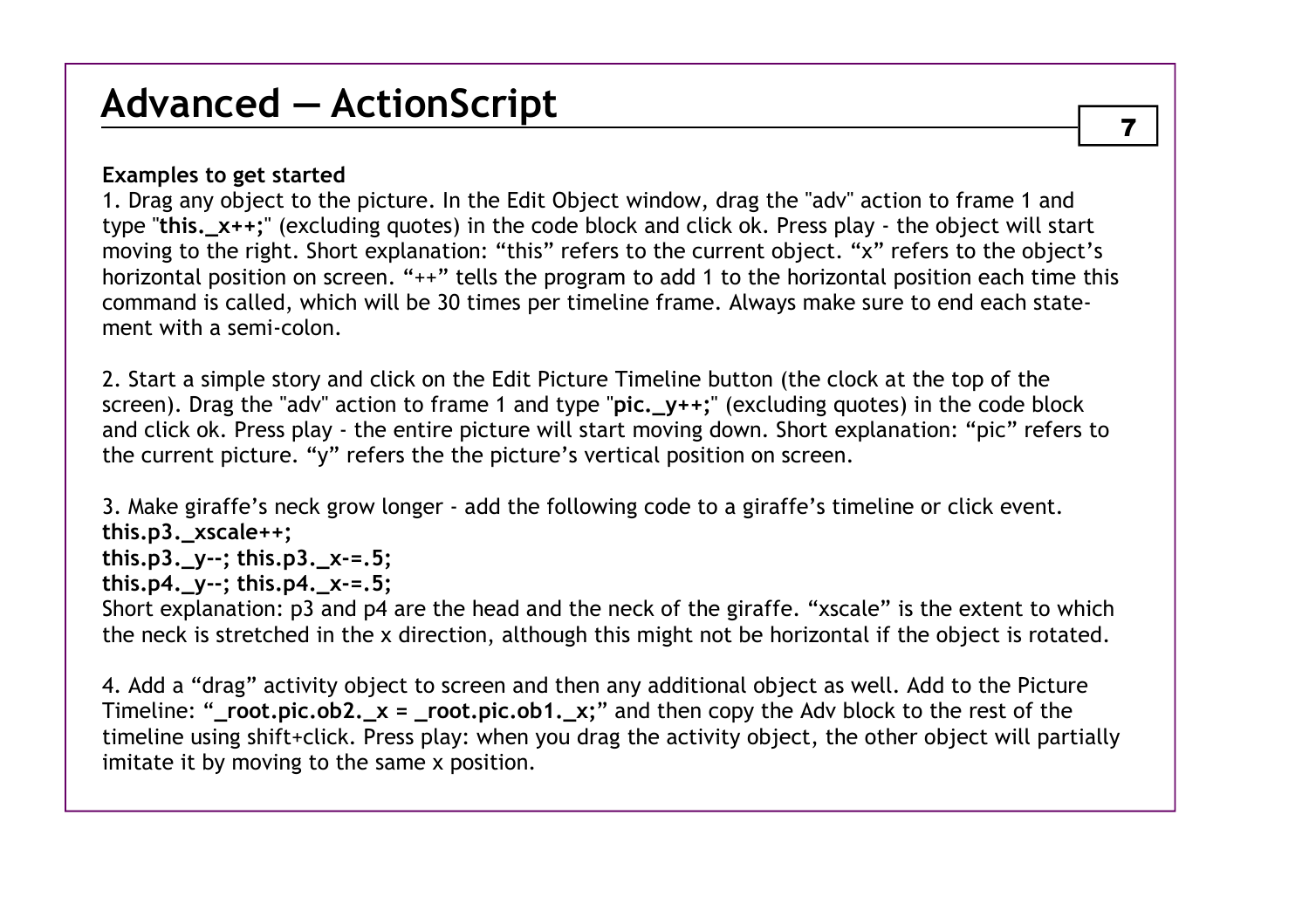**Items you can access within the different code blocks** 

### **1. Startup scripts**

 **pages** You cannot refer to individual objects or picture areas within the startup script, although you can refer to pages. You can use this area to define your own variables and functions which you can then refer to later on. To define the variable, simply type for example "var age:int=3;" (other variable types include Number and String). Remember to precede the variable name with "**\_root.**" when referring to it later on (similarly for functions). An example function: "function move(ob:object):Void { ob.\_x++;};". Example usage, when used within an object animation code block: "\_root.move(this);"

#### **2. Object animations / click events**

 **this** Refers to the object to which the animation has been added. You can also use "\_root.ob". You cannot access other objects here - only the object whose animation you are editing.

#### **3. Picture animations**

- **pic** Refers to the currently selected picture area (there may be multiple picture areas on the screen, eg 2x2 story type). You can also use "\_root.pic".
- **\_root.pic.ob1, ob2...** In the picture animation script you are able to access each object within the picture. Each object that you add to a picture is automatically assigned a unique name, starting from "ob1", then "ob2" etc. You can find out the name of an object by clicking on it once - the name will appear in light blue at the top right of the screen. In page 2 of the 2x2 story type, object names start from ob4.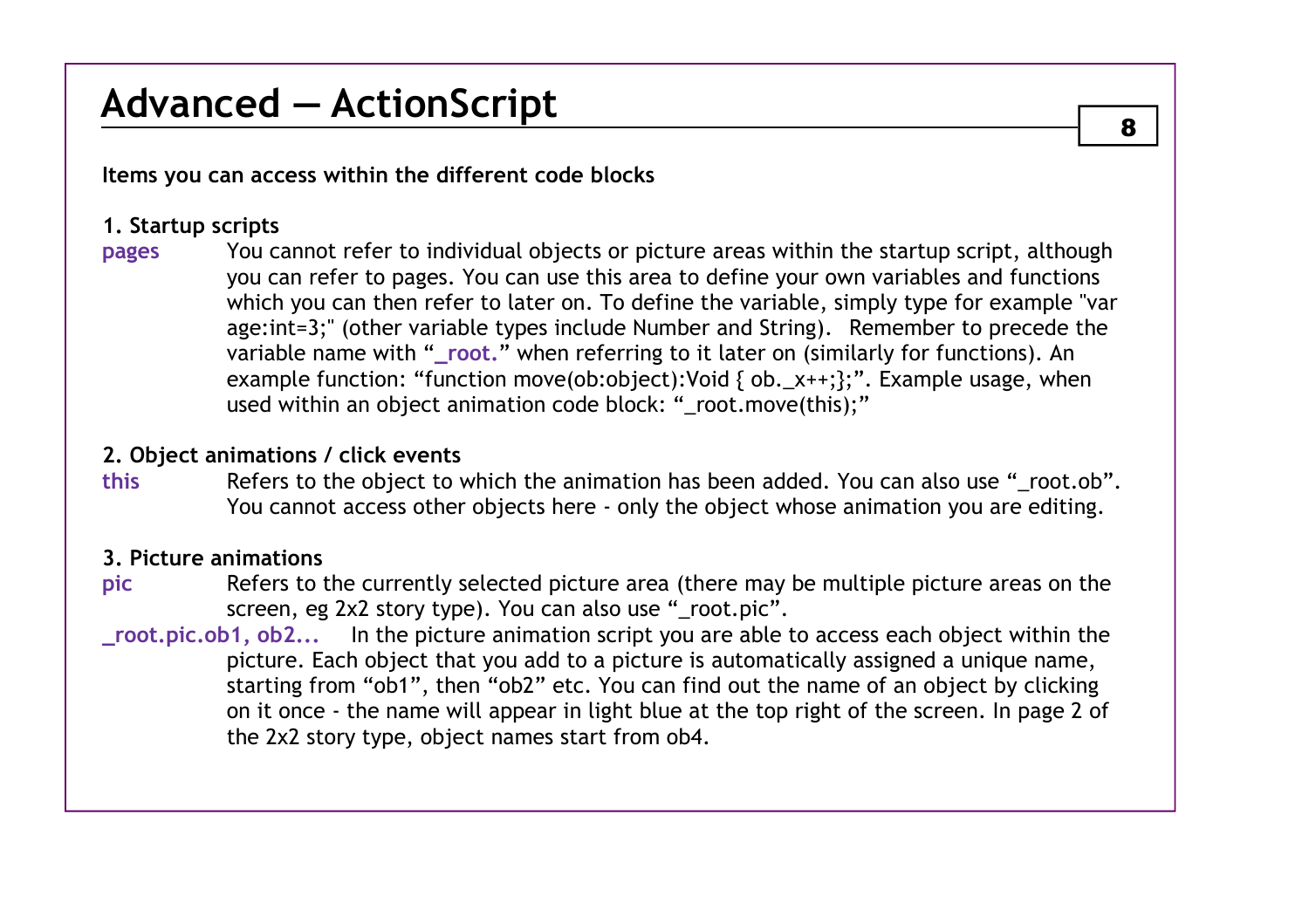### **Object Parts**

Each object has a number of sub parts which you can access individually. For example, the car has 4 parts - an upper and lower section, and 2 wheels. This allows you to assign animations not just to the whole object, but to any of its parts.

The parts are named sequentially, starting from **p1,p2**... To find out the name of a particular part, look in the object's **layout.xml** file. Go to the location where the program was installed, typically C:\Program Files\2Simple Software\2CASS. Open the "objects" folder, and then the categories folder, eg "vehicles". Open the folder for the specific object, eg "car". Open the layout.xml file in a text editor such as Notepad. There are a number of shapes defined in the file—for example "rect" (rectangle), "oval", "roundrect" (rounded rectangle). Each shape has a set of dimensions defined for it as well as a unique number, referred to as "num=..." Based on the shape and dimensions you can work out which part has which number—eg for the car, the wheels can be accessed using "p2" and "p3".

So if I wanted just one of the car's wheels to rotate, I could add to the animation block for a car "this.p2.\_rotation++;"

In addition to the parts specified above, each object also has a speech bubble part which can be referred using "speech". Eg "this.speech.\_y = 100;" This will only work if you have added a "show speech bubble" action to the timeline before using the above code.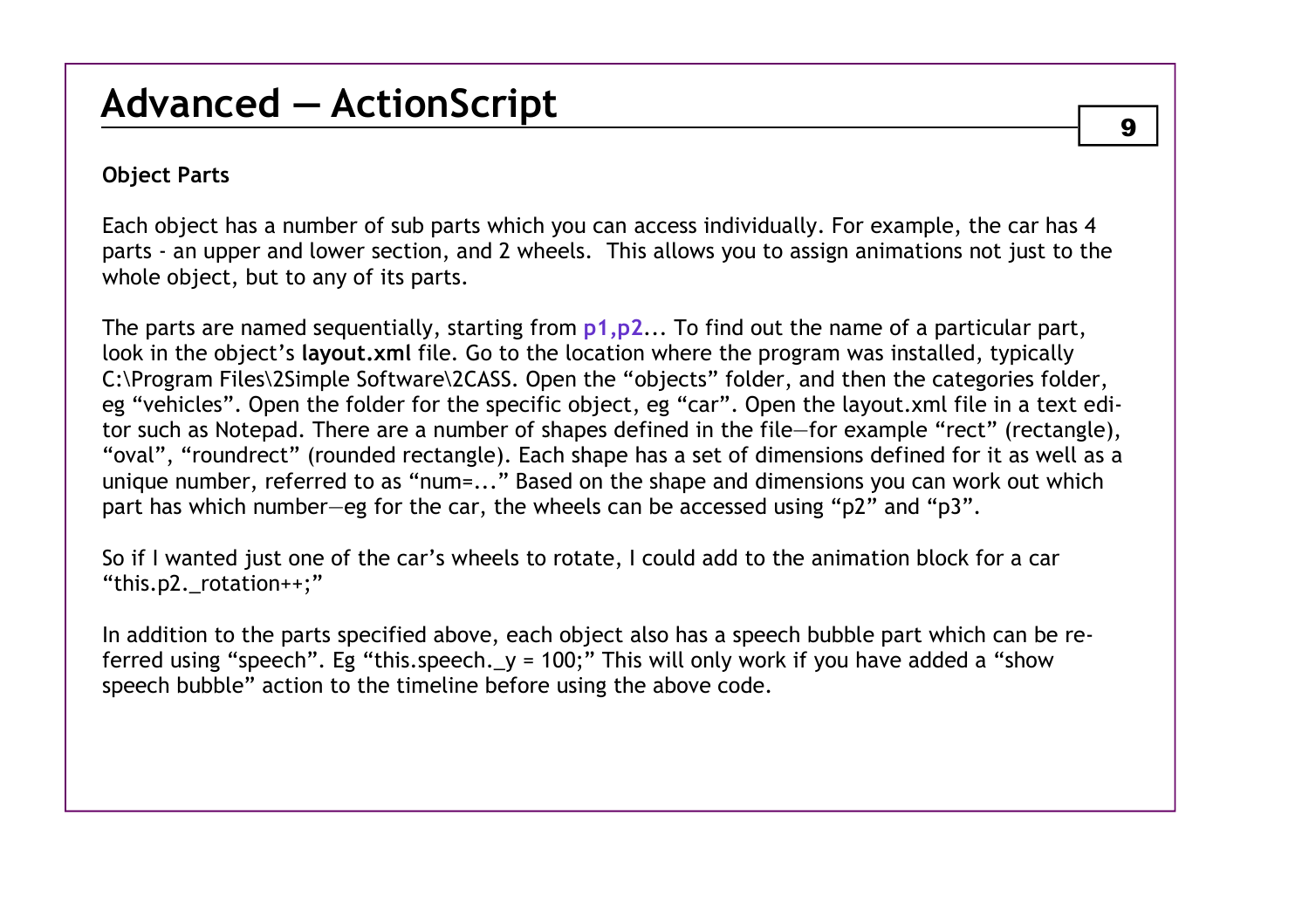### **Properties of Picture Areas, Objects and Object Parts which can be changed**

Properties should always be preceded with an underscore "\_" when referred to in code.

| Property        | <b>Explanation and possible values</b>                                                                                                                                                                                                                                                                                                                                                                                                                                                                                                                                                                                |
|-----------------|-----------------------------------------------------------------------------------------------------------------------------------------------------------------------------------------------------------------------------------------------------------------------------------------------------------------------------------------------------------------------------------------------------------------------------------------------------------------------------------------------------------------------------------------------------------------------------------------------------------------------|
| visible         | true / false. Hidden objects do not respond to click events.                                                                                                                                                                                                                                                                                                                                                                                                                                                                                                                                                          |
| _alpha          | 0-100. This refers to the level of transparency. 0=transparent, 100=opaque. Values in<br>between give varying degrees of transparency. Even fully transparent objects with alpha=0<br>can respond to click events.                                                                                                                                                                                                                                                                                                                                                                                                    |
| rotation        | 0 - 360. Values outside this range (above or below) are also valid, but are scaled back into<br>this range to determine the degree of rotation, eg $365 = 5$ , $-10 = 350$ . If you steadily add to<br>the rotation it will cause the object to rotate clockwise. If you steadily subtract it will rotate<br>anticlockwise.                                                                                                                                                                                                                                                                                           |
| X, Y            | Horizontal and vertical position. See next page for possible values.                                                                                                                                                                                                                                                                                                                                                                                                                                                                                                                                                  |
| _width,_height  | Object width and height. See next page for possible values.                                                                                                                                                                                                                                                                                                                                                                                                                                                                                                                                                           |
| _xscale,_yscale | Resizes an object as a percentage of its original width or height. 100 indicates 100%, ie<br>default scale. 200 will double the scale in the x or y direction. 50 will halve it. Note that<br>objects are already scaled down by default when dragged onto canvas, so setting the scale to<br>100 will actually enlarge the object. The current scale is shown on screen at the top right in<br>light blue when you click on the object's green circle. If the object has been rotated, the<br>scaling direction will also rotate correspondingly. You can set this to a negative value; this<br>will flip the image. |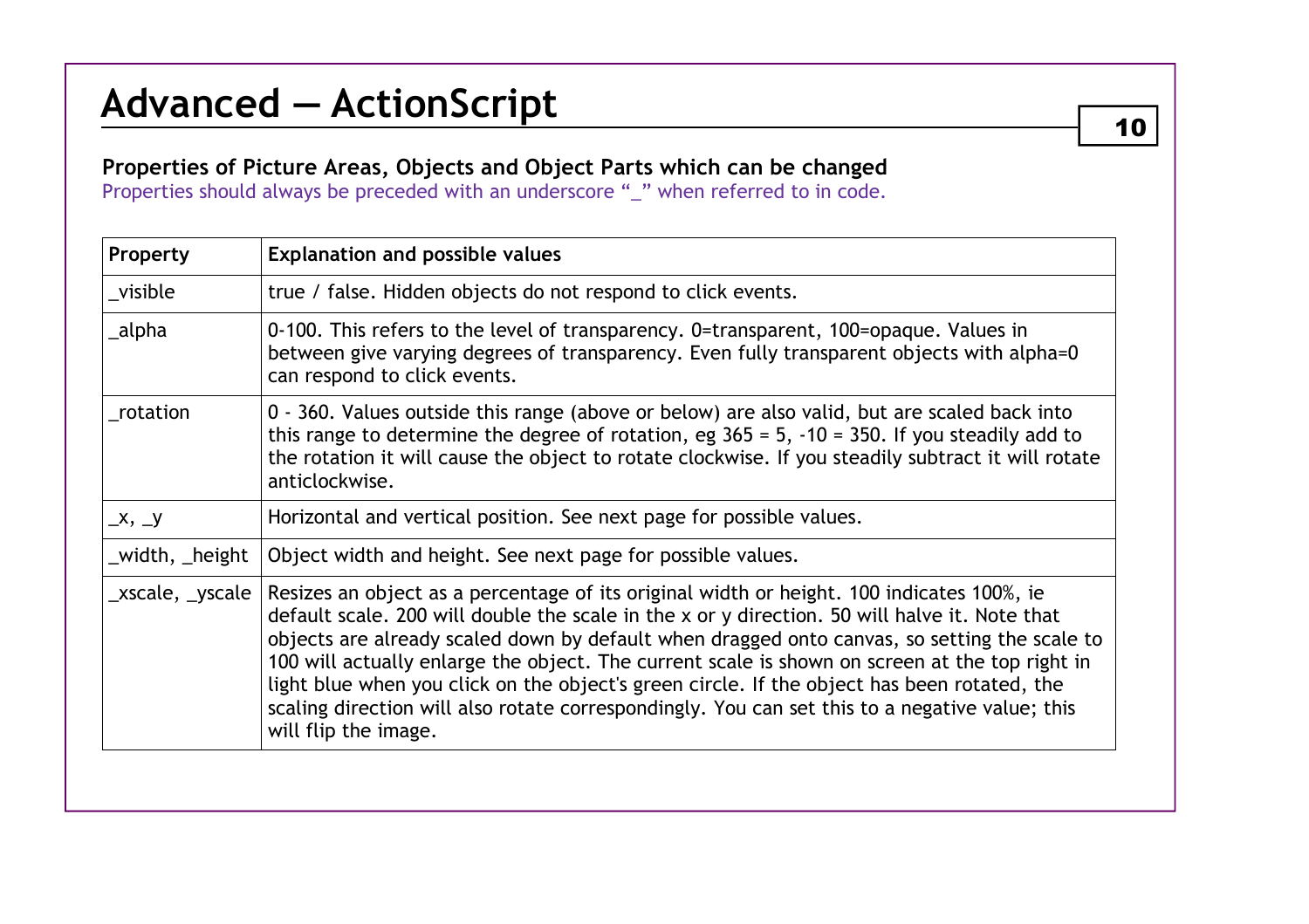Different story types have different size picture areas - see the table. When you set the x, y, width and height values for an object, take note of the boundary values for the picture area which contains it.

**NB: From the perspective of an object, x=0, y=0 represents the CENTRE of the picture area, not the top left.** The x and y range for Simple screen is therefore (x: -380 to 380, y: -180 to 180), and to set an object to the top left in Simple screen we would use x=-380, y=-180. The reason this has been done is to enable screen rotations to work as expected.

Similarly, when you set the x and y position of an object this represents the CENTRE of that object. So if you set the x value of an object on the simple screen to –380, this will result in half the obect going off the picture boundary. To ensure the object stays within the boundary you could for example use "this. $_x = -380 +$ this. width/2;"

| Screen                    | Width.<br>Height | Width, Height -<br>$pg2,3$ if diff<br>from pg 1 |
|---------------------------|------------------|-------------------------------------------------|
| Simple, Auto,<br>Activity | 760, 360         |                                                 |
| Full screen               | 800, 600         |                                                 |
| Square book               | 360, 250         | 360, 360                                        |
| Landscape                 | 260, 130         | 260, 180                                        |
| Portrait                  | 360, 330         | 360, 530                                        |
| 2x2                       | 360, 330         | 160, 240                                        |
| Textured                  | 360, 330         |                                                 |
| Scroll                    | 680, 310         |                                                 |
| Reference                 | 320, 410         | 320, 510                                        |
| Screen Banner             | User chooses     |                                                 |

#### **Disabling rotation during line follow**

 In the main user guide it was stated that you can disable rotation during line follow. They way you can do this would be to add a "this. rotation=0;" code block to each timeline frame that has a line follow action.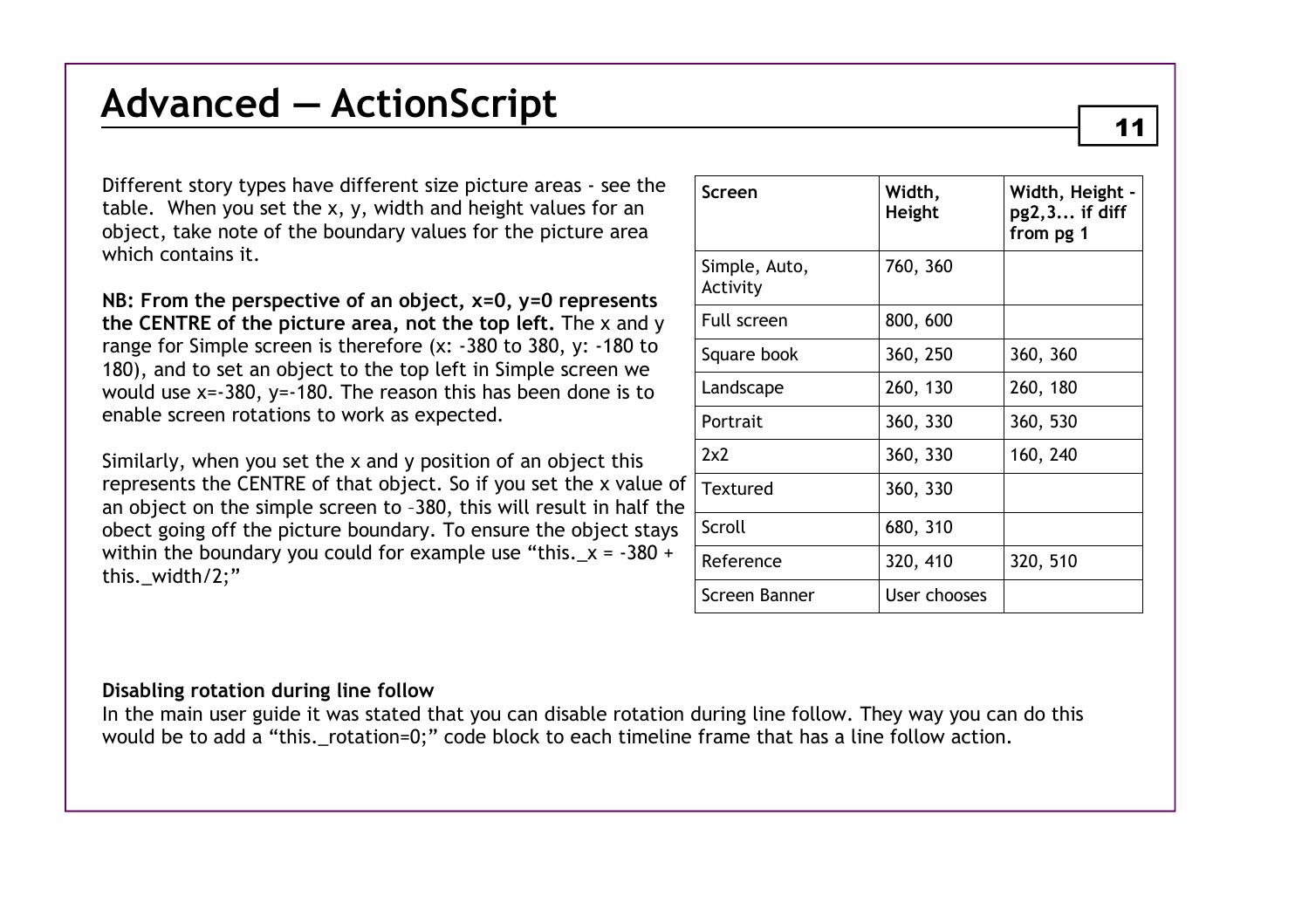There are many predefined ActionScript functions and values you can use - see Adobe ActionScript Language Reference for a full list. Here are a few to give you some idea:

**Math.random() -** returns a psuedo-random number between 0 and 1.

**Key.isDown()** - takes an integer argument, referring to a specific key, and returns true if that key is currently being pressed, or false otherwise. Some key values: left=37,up=38,right=39,down=40. Example "if (Key.isDown(37)==true)  $\{ this_1, x_2, \}$ " will cause the object to move left if the left arrow key is being pressed.

Many object animations rotate object parts back and forth - these animations often make use of the following: **Math.PI -** the value of the mathematical constant, PI

 **Math.cos(), Math.sin() -** trigonometric functions. They take an angle as an argument (in radians) and return the cos or sin of that angle.

2CASS also defines some of its own functions and variables which you can use:

**\_root.moveToNextPoint(this)** - line follow action

- **\_root.resetPage(\_root.curPage)** reset all page objects and variables to what they were at the start.
- **\_root.showNextPage()**  moves to next page (only for some templates such as simple and full screen)

 **\_root.showPage(...)** - moves to a specific page number (only for some templates such as simple and full screen) **\_root.t** - this variable stores the number of frames that have elapsed since the current page started (30 frames per second)

#### **Pages**

 Each page in a story can be referred to using **\_root.page1, \_root.page2** etc. Books with pages which turn (Square book, Portrait, Landscape etc) have **root.page1R**, **\_root.page2L** (right and left) etc. You can modify the page properties as in pg 10 above. Pages also contain turn page arrow objects, named **nextBut** and **prevBut.** You could for example make pg 1's next arrow invisible using "\_root.page1.nextBut.\_visible=false;" This code can be used in the startup code block in addition to "adv" code blocks for objects or picture areas.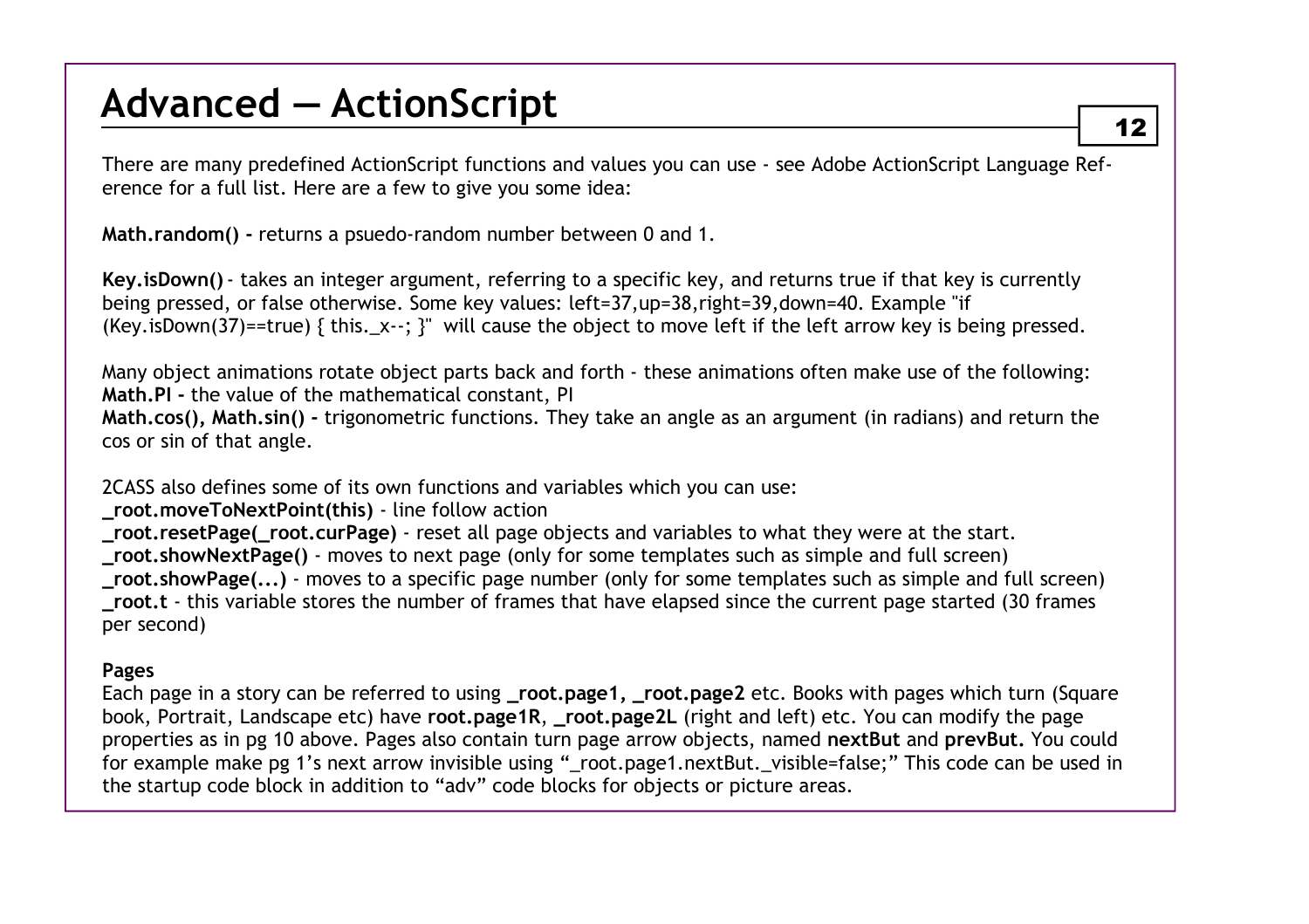### **Advanced**

### **Collision detection**

 You can add code which will execute when 2 objects overlap with each other. For example, add the following code to the picture area timeline: "

- if (  $(Math.abs(\text{root.pic.ob1.}\xtext{ root.pic.ob2.}\x)$  < 10 )  $\text{ft}$  $(Math.abs(\text{root.pic.ob1.}_y - \text{root.pic.ob2.}_y) < 10)$ 
	- $\{$  root.pic.ob1.rotation++; $\}$

 This code checks if the x and y values of 2 objects are close together—and if they are, it rotates one of the objects. Maths.abs returns the absolute value of its argument.

### **Adding your own objects**

 Go to the location where the program was installed, typically C:\Program Files\2Simple Software\2CASS. Open the "objects" folder. Each subfolder within this is an object category. Each folder within a category is for an individual object. You can add your own categories or objects by simply adding folders to this structure, with the relevant folder content. Each object folder has a number offiles:

- **layout.xml** - this file defines the locations and dimensions of each object part.

- **preview.bmp** - a picture thumbnail which the program will use to represent the object

 - **animations** - a set of actionscript files (.as extension) and corresponding bmp files which serve as thumbnails for the animations.

 The standard animations that are available to all objects are available separately in the "\resources\standard animations" and "\resources\move scripts" subfolders.

The code for the standard picture animations can be found in "\resources\pic animations".

 If you edit or add to any of the actionscript files above, add the code within the curly braces "onClipEvent (enterFrame){ ...}".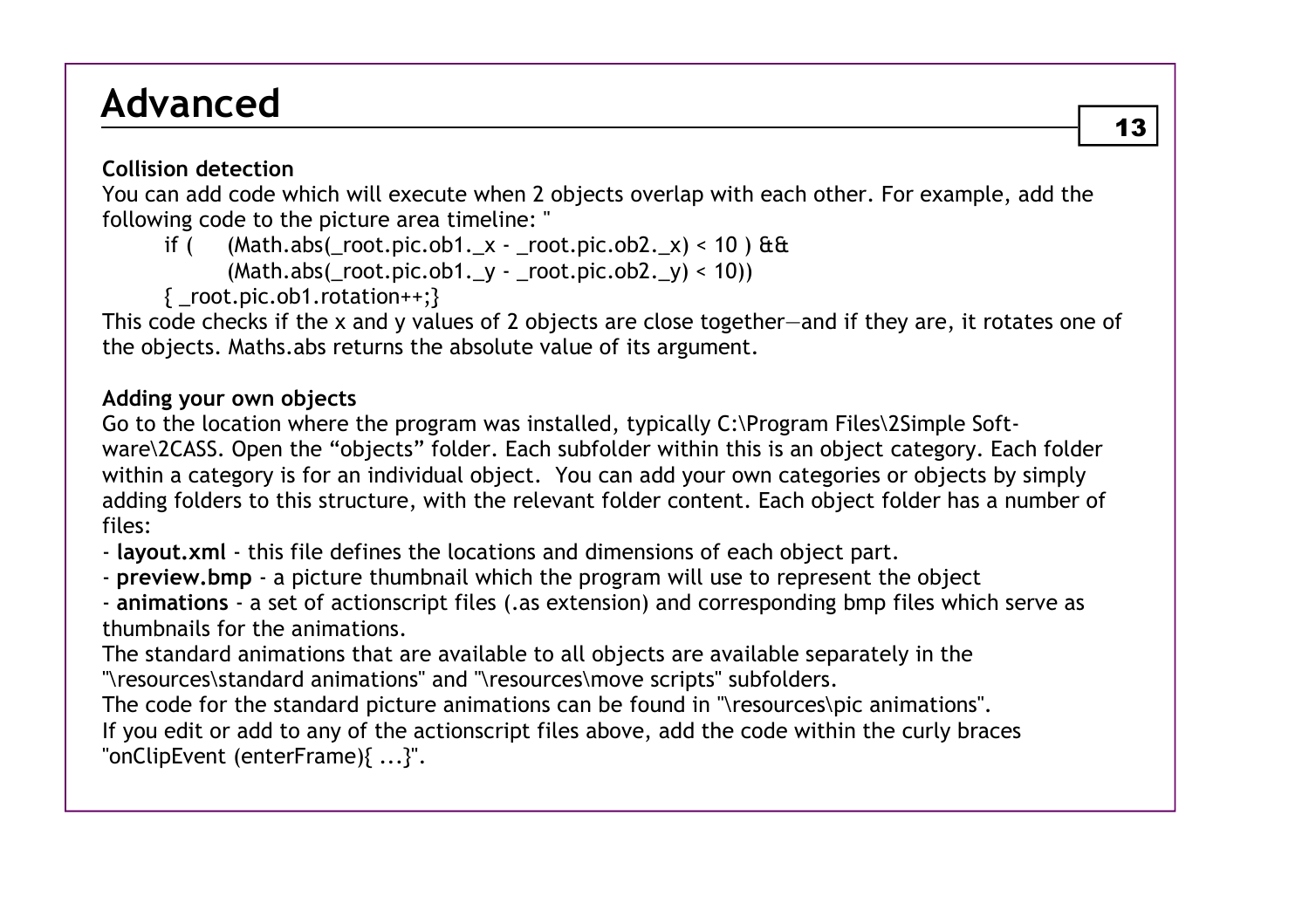### <sup>14</sup>**Copyright Information**

The software described in this document is a proprietary product of 2Simple Software Ltd and is furnished to the user under a license for use as specified in the license agreement. The software may be used or copied only in accordance with the terms of the agreement. Information in this document is subject to change without notice and does not represent a commitment on the part of 2Simple Software Ltd. No part of this document may be reproduced, transmitted, transcribed, stored in any retrieval system, or translated into any language without the express written permission of 2Simple Software Ltd.

#### **Trademarks**

 2Simple, 2Simple Software and 2Create a Superstory are trademarks of 2Simple Software Ltd. All other trademarks and registered trademarks mentioned in this document are the property of their respective owners.

### **Copyright**

Copyright © 2010, 2Simple Software Ltd. All Rights Reserved.

2Simple Software, United Kingdom **info@2simple.com www.2simple.com** 

Userguide written by D Ziskind Last updated 17 Feb 2010 9:08